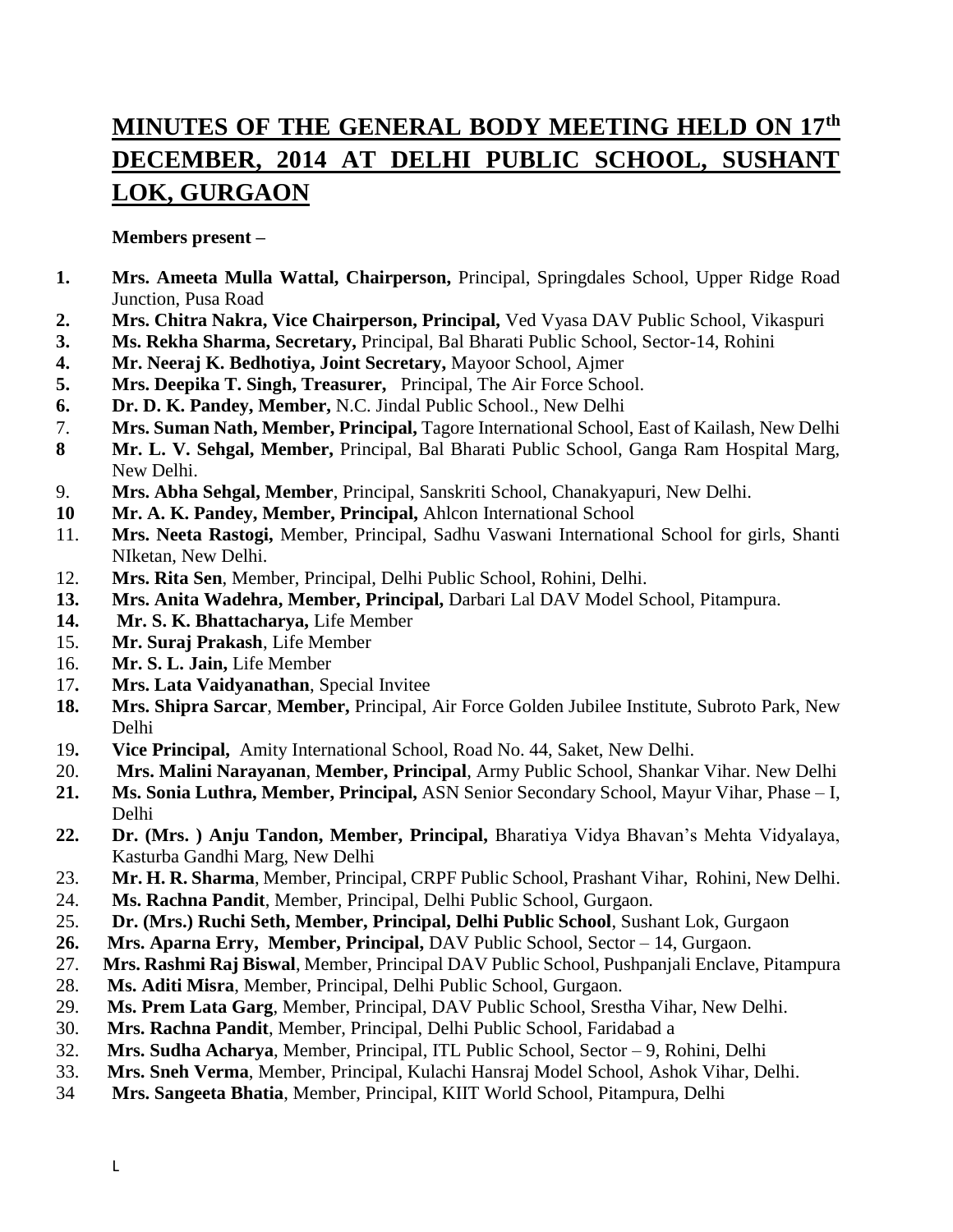- 35. **Dr. (Mrs.) Bhawna**, Member, Principal, Lovely Public School, Priyadarshini Vihar, Delhi
- 36. **Mrs. Pratibha Kohli**, Member, Principal, Maharaja Agrasen Model School, Pitampura
- 37. **Mr. B. C Pandey**, Member, Principal, Mahavir Sr. Model School, Sangam Park
- 38. **Col. Ashok Kaul,** Member, Principal, Mata Jai Kaur Public School, Ashok Vihar
- 39. **Mr. Vijay Datta**, Member, Principal, Modern School, Barakhamba Road, New Delhi.
- 40. **Mrs. Sanghamitra Ghosh, Member,** Principal, The Mother's International School, Sri Aurobindo Marg, New Delhi
- 41. **Mrs. Jyoti Arora,** Member, Principal, Mount Abu Public School, Sector 5, Rohini,
- 42. **Mrs. Alka Kapur, Member, Principal,** Modern Public School, Shalimar Bagh, Delhi
- **43. Mrs. Rachna Pant**, Member, Principal, Ramjas School, R. K. Puram, New Delhi
- 46. **Ms. Rashmi Mehta**, Member, Principal, Salwan Public School, Sector 14, Gurgaon.
- 47. **Ms. Preeti Chadha, T**agore International School, Paschimi Marg, New Delhi. (Ms. Preeti Chadha)

#### **Leave of absence : -**

- **1. Mrs. Krishna Bhati, Member,** Principal, Maharaja Sawai Man Singh Vidhayalaya, Swai Man Singh Road, Jaipur, Rajasthan
- 2. **Mr. S. C. Tiwari, Member,** Principal, Apeejay School, Gautam Budh Nagar, Noida
- 3. **Mrs. Mrinalini Kaur, Member,** Principal, Venkateswar International School**,** Dwarka
- 4. **Ms. Neera Sharma, Member,** Principal**,** DAV Lawrence Road, Amritsar
- **5. Ms. Anjana Gupta, Member**, Principal, DAV Public School, Amritsar
- **6. Ms. Surjeet Kohli, Member,** Director**,** Guru Tegh Bahadur School, Mansarovar Garden, New Delhi.
- **7. Ms. Mohini Bindra, Member,** Principal Ramjas School, Pusa Road.

The Principal Dr. Ruchi Seth welcomed the members which was followed by a floral welcome of the office bearers and former Chairpersons.

Mr. B. C. Pandey, new Principal of Mahavir Model School was also welcomed.

This was followed by a beautiful fusion dance by the students eulogizing this beautiful world after which the business of the day was taken up.

The Chairperson welcomed the members and said that we were meeting in the shadow of the tragedy at Peshawar, perhaps the worst in recent history. Mr. Suraj Prakash suggested that a condolence message be sent to the Prime Minister of Pakistan.

The members then observed two minutes silence in memory of the departed souls.

# **CONFIRMATION OF THE MINUTES OF THE LAST MEETING HELD ON 30TH OCTOBER, 2014 -**

The minutes of the meeting held on  $30<sup>th</sup>$  October, 2014 and circulated on  $5<sup>th</sup>$  December, 2014 were read and confirmed.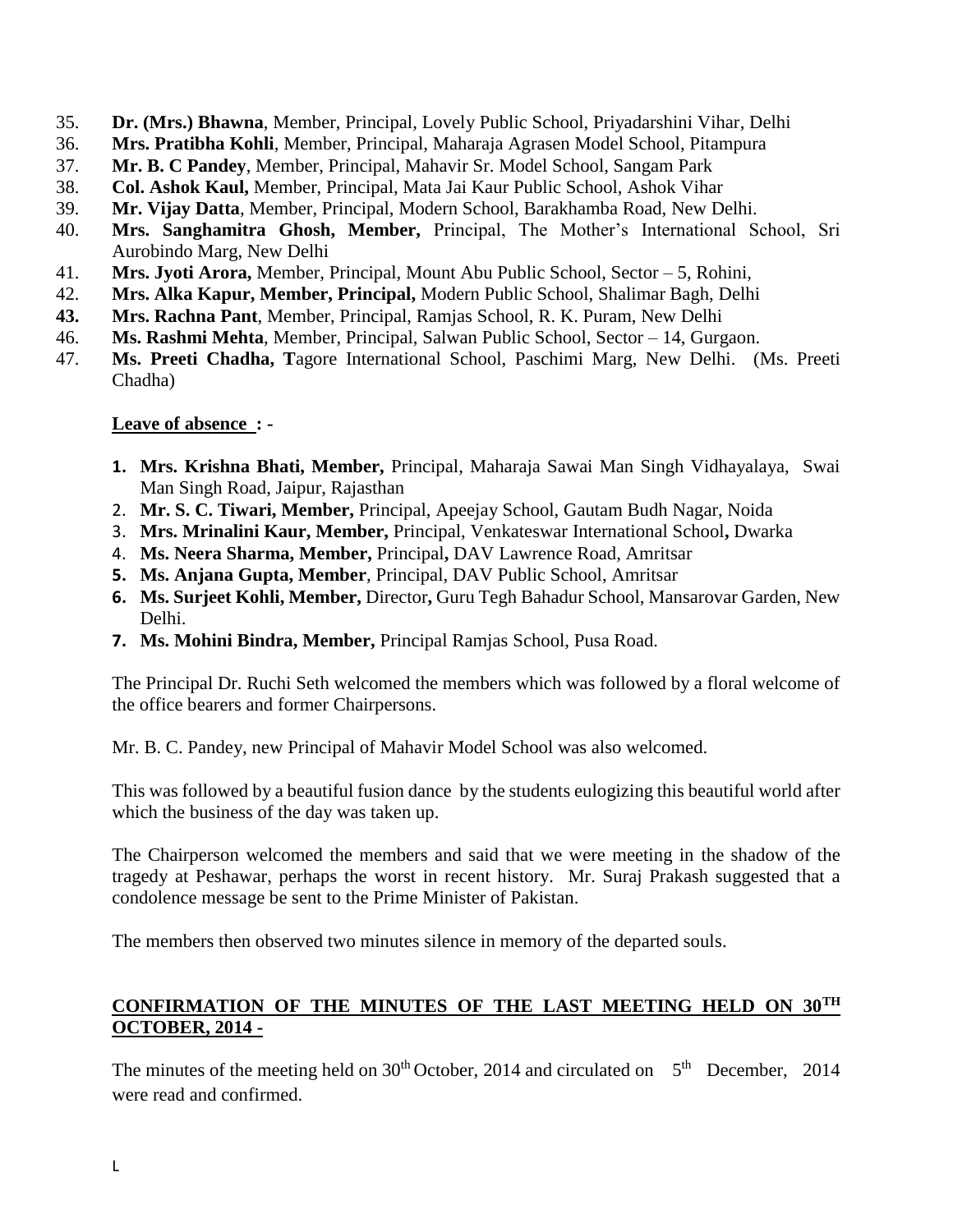# **TO NOTE AND DISCUSS THE POINTS ARISING OUT OF THE LAST MEETING HELD ON 30TH OCTOBER, 2014 –**

The Chairperson informed members about the UN/NPSC Calendar was released by Dr. Kiran Bedi. It had the names and the address of all NPSC schools. She also informed members of the proposed UN collaboration – 'Sports for life'. Mr. L. V. Sehgal was made Convener of the Committee to invite teams. The Committee would also decide the games and UNIC would give trophies. Mr. L. V. Sehgal complemented the Chairperson for organizing an interaction with His Holiness Dalia Lama. He said the whole progrmame was well planned and executed and the arrangements were excellent. The Chairperson thanked all NPSC members because of whose efforts there were over 4500 students and teachers.

She also informed that in the next meeting at Tagore International School on Wednesday 28<sup>th</sup> January 2015. Dr. Kiran Bedi would release her animated comic book 'Top Cop'.

# **DISCUSSIONS ON THE SPEAKER FOR THE VALEDICTORY SESSION FOR THE ANNUAL CONFERENCE SCHEDULED IN FEBRUARY, 2015** –

The Chairperson informed the members that efforts were being made to get Mr. Kailash Satyarthi, Nobel Laureate as speaker for the Valedictory session.

In fact she said that as a result of our collaboration with UNIC, we should attempt to bring an international personality i.e. the Nobel Laureate [Malala Yousafzai](http://en.wikipedia.org/wiki/Malala_Yousafzai) / *Aung San Suu Kyi* or any other such renowned people before the conclusion of the year end celebrations of 20 years of United Nations by October 2015.

### **REPORTS FROM THE INSPECTION COMMITTEE FOR THE NEW MEMBRSHIPS** –

The Secretary Mrs. Rekha Sharma informed the members of the reports of the Inspection Committees for the following Schools –

- 1) Shree Vashishtha Vidhyalaya
- 2) O. P. Jindal School
- 3) Lotus Valley International School

The reports were positive and the committee members were of the opinion that these schools fulfill all the requisite criteria and hence should be inducted as members. This was approved.

### **DISCUSSION ON DUTY LIST OF THE ANNUAL CONFERENCE -**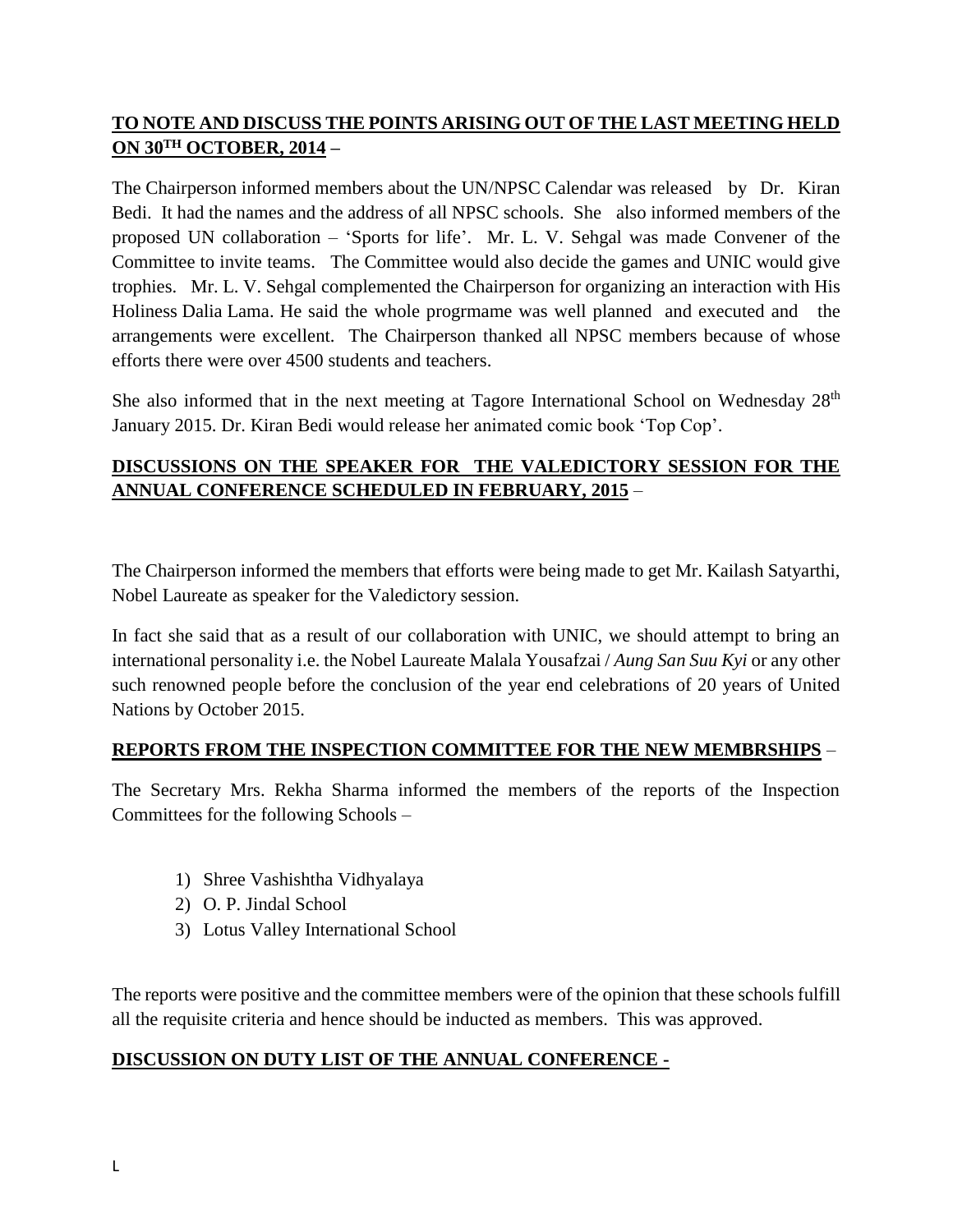The Chairperson said that the duty list for the Annual Conference was being finalized. She also showed samples of bags for the Conference and one of them was selected. She thanked Mrs. Rachna Pandit, Principal, DPS Maruti Kunj for the effort.

#### **FEEDBACK ON ESSAYS BY PRINCIPALS FOF PUBRLICATION -**

The Chairperson said that she had received some essays which were being scrutinized but requested members to send more. The last date was extended upto 15<sup>th</sup> January.

#### **DISCUSSIONS ON NURSERY ADMISSIONS -**–

The Chairperson informed members that after the Court's decision Nursery admissions were set to commence.

She said that we should formulate the nursery parameters in a way that it should not be seen that different organizations were speaking in different voices which will lead to confusion.

Mr. S. K. Bhattacharya said that an appeal had been filed in the Supreme Court and matter was listed for 8<sup>th</sup>/9<sup>th</sup> January where the order of the division bench was being challenged. However, school should proceed with admissions but there should be some uniformity in the system to maintain harmony.

Mr. Bhattacharya apprised members of the current situation and cautioned that any deviation on the part of a single school would bring a bad name to all. There was urgent need to be transparent and also show solidarity.

As regards the free distribution of books and stationery, he informed members that the Hon'ble High Court had said that the Government had to bear the cost based on actuals

He told the members that he had met the Home Minister, who had assured that the Court's verdict would be respected.

The Chairperson informed members that a meeting has also been organized with Mr. Arun Jaitley, which she had attended had mentioned that he would discuss the matter with the Hon'ble Lieutenant Governor.

# **MR. N. K. SINGH IAS (RETD.) AND POLITICIAN WOULD BE ADDRESSING THE GATHERING ON 'CHALLENGES IN EDUCATION" (3.30p.m. )**

The meeting was followed by a talk by Mr. N. K. Singh, member of Rajya Sabha, renowned Statesman and author and also Chairperson of DPS, Sushant Lok. He was welcomed by the Chairperson along with Mrs. Meenakshi Pathania, Pro Vice Chairperson of the School.